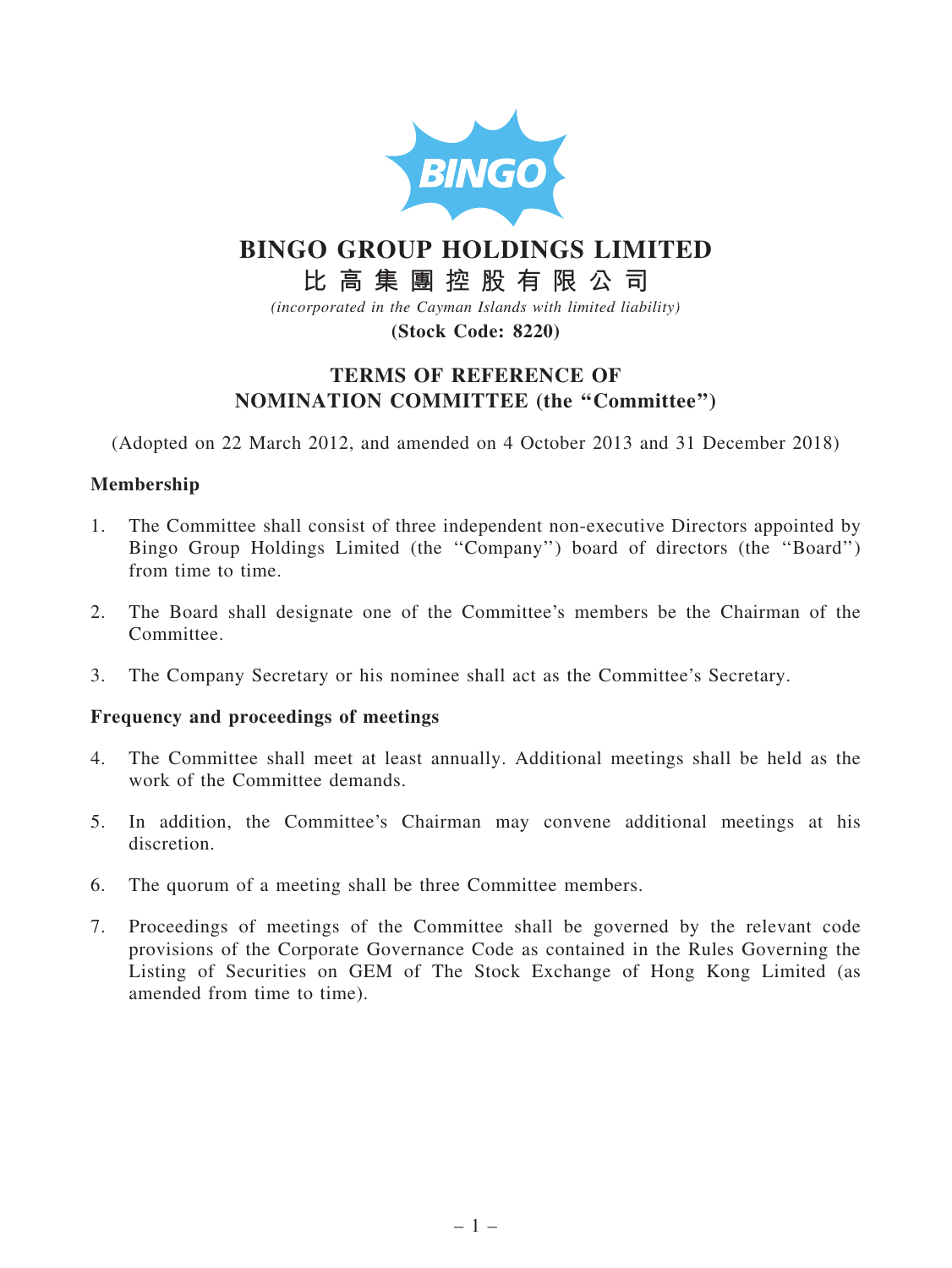#### Duties, powers and functions

- 8. The Committee shall
	- (a) formulate nomination policy for the Board's consideration and implement the Board's approved nomination policy; and
	- (b) without prejudice to the generality of the foregoing:
		- (i) review the structure, size, composition and diversity (including without the limitation, gender, age, cultural and educational background, ethnicity, professional experience, skills, knowledge, and length of service) of the Board at least annually; and make recommendations on any proposed changes to the Board to implement the Company's corporate strategy;
		- (ii) to determine the policy for the nomination of directors, identify individuals suitably qualified to become members of the Board and may select individuals nominated for directorship. In identifying suitable individuals, the Committee shall consider individuals on merit and against the objective criteria, with due regard for the benefits of diversity on the Board;
		- (iii) assess the independence of Independent Non-executive Directors and review the Independent Non-executive Directors' annual confirmations on their independence; and make disclosure of its review results in the Corporate Governance Report annually;
		- (iv) formulate and review the Board Diversity Policy, discuss the revisions which may be required, and recommend any such revisions to the Board for consideration and approval;
		- (v) disclose the Board Diversity Policy or a summary of the policy in the Company's corporate governance report;
		- (vi) regularly review the time required from a Director to perform his responsibilities;
		- (vii) make recommendations to the Board on the appointment or re-appointment of directors and succession planning for directors, in particular the Chairman, the Chief Executive as well as the senior management;
		- (viii) do any such things to enable the Committee to discharge its powers and functions conferred on it by the Board; and
		- (ix) conform to any requirement, direction, and regulation that may from time to time be prescribed by the Board or contained in the Company's constitution or imposed by applicable legislation and regulations.